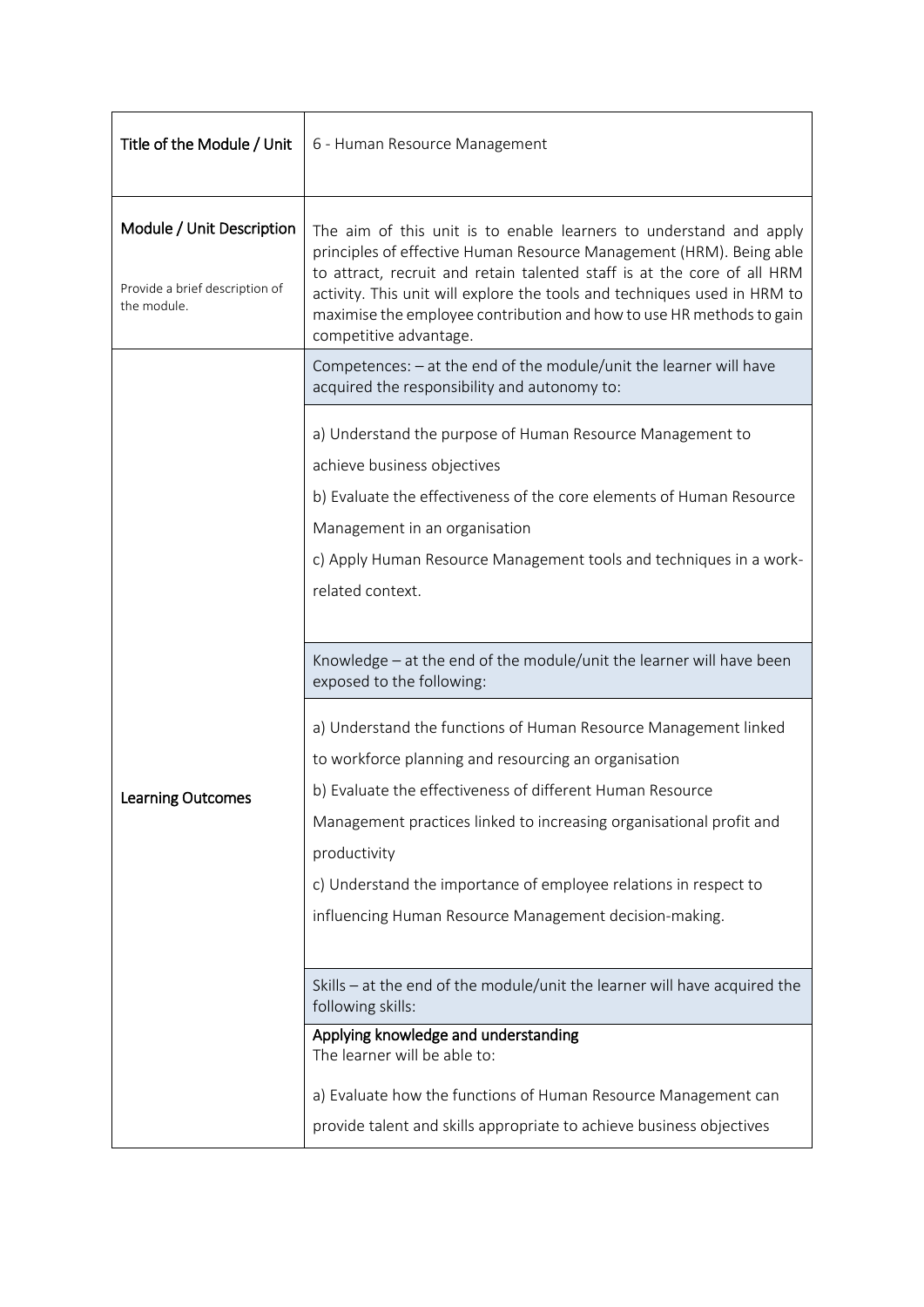| b) Explore the different methods used in Human Resource                                                                                                                                                                                                                                     |
|---------------------------------------------------------------------------------------------------------------------------------------------------------------------------------------------------------------------------------------------------------------------------------------------|
| Management practices, providing specific examples within an                                                                                                                                                                                                                                 |
| organisational context                                                                                                                                                                                                                                                                      |
| c) Evaluate the key aspects of employee relations management and<br>employment legislation that affect Human Resource Management.                                                                                                                                                           |
| <b>Judgment Skills and Critical Abilities</b><br>This section has been made sufficiently open to accommodate both vocational and<br>academic orientations. Applicants can refer to Judgement Skills, or Critical Abilities<br>(critical skills, dispositions, values and actions), or both. |
| The learner will be able to:                                                                                                                                                                                                                                                                |
| a) Critically assess the strengths and weaknesses of different                                                                                                                                                                                                                              |
| approaches to recruitment and selection                                                                                                                                                                                                                                                     |
| b) Critically evaluate different examples of Human Resource                                                                                                                                                                                                                                 |
| Management practices within an organisational context                                                                                                                                                                                                                                       |
| c) Critically evaluate employee relations and the application of Human                                                                                                                                                                                                                      |
| Resource Management practices that influence decision-making in an                                                                                                                                                                                                                          |
| organisational context.                                                                                                                                                                                                                                                                     |
|                                                                                                                                                                                                                                                                                             |
| <b>Module-Specific Communication Skills</b><br>(Over and above those mentioned in Section B)                                                                                                                                                                                                |
| The learner will be able to:                                                                                                                                                                                                                                                                |
| a) Explain the strengths and weaknesses of different approaches to<br>recruitment and selection                                                                                                                                                                                             |
| b) Identify the core elements of employment legislation and the impact                                                                                                                                                                                                                      |
| it has upon Human Resource Management decision-making                                                                                                                                                                                                                                       |
| c) Explain the application of Human Resource Management practices in                                                                                                                                                                                                                        |
| a work-related context, using specific examples.                                                                                                                                                                                                                                            |
|                                                                                                                                                                                                                                                                                             |
|                                                                                                                                                                                                                                                                                             |
| <b>Module-Specific Learner Skills</b><br>(Over and above those mentioned in Section B)                                                                                                                                                                                                      |
| The learner will be able to                                                                                                                                                                                                                                                                 |